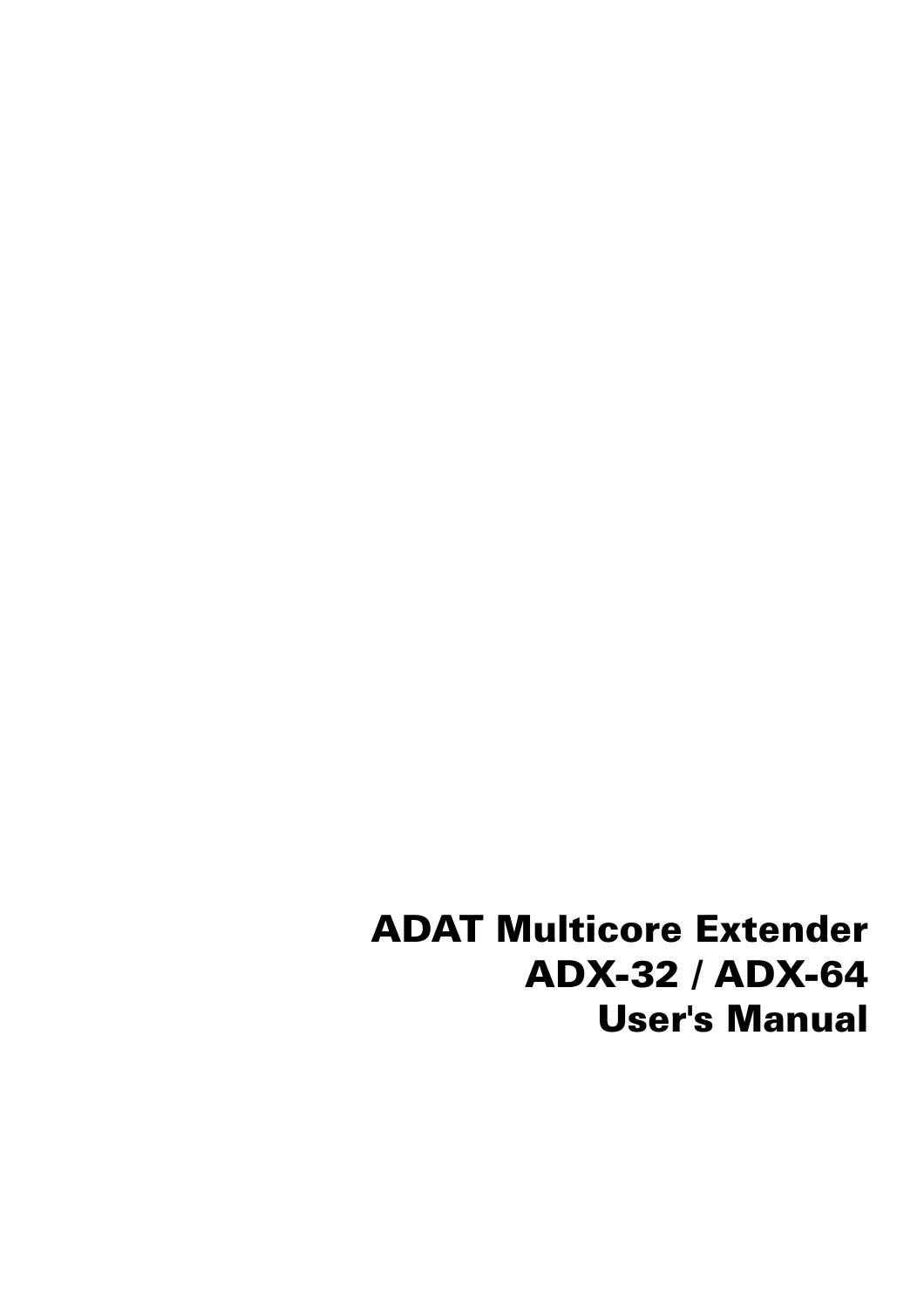# **Contents**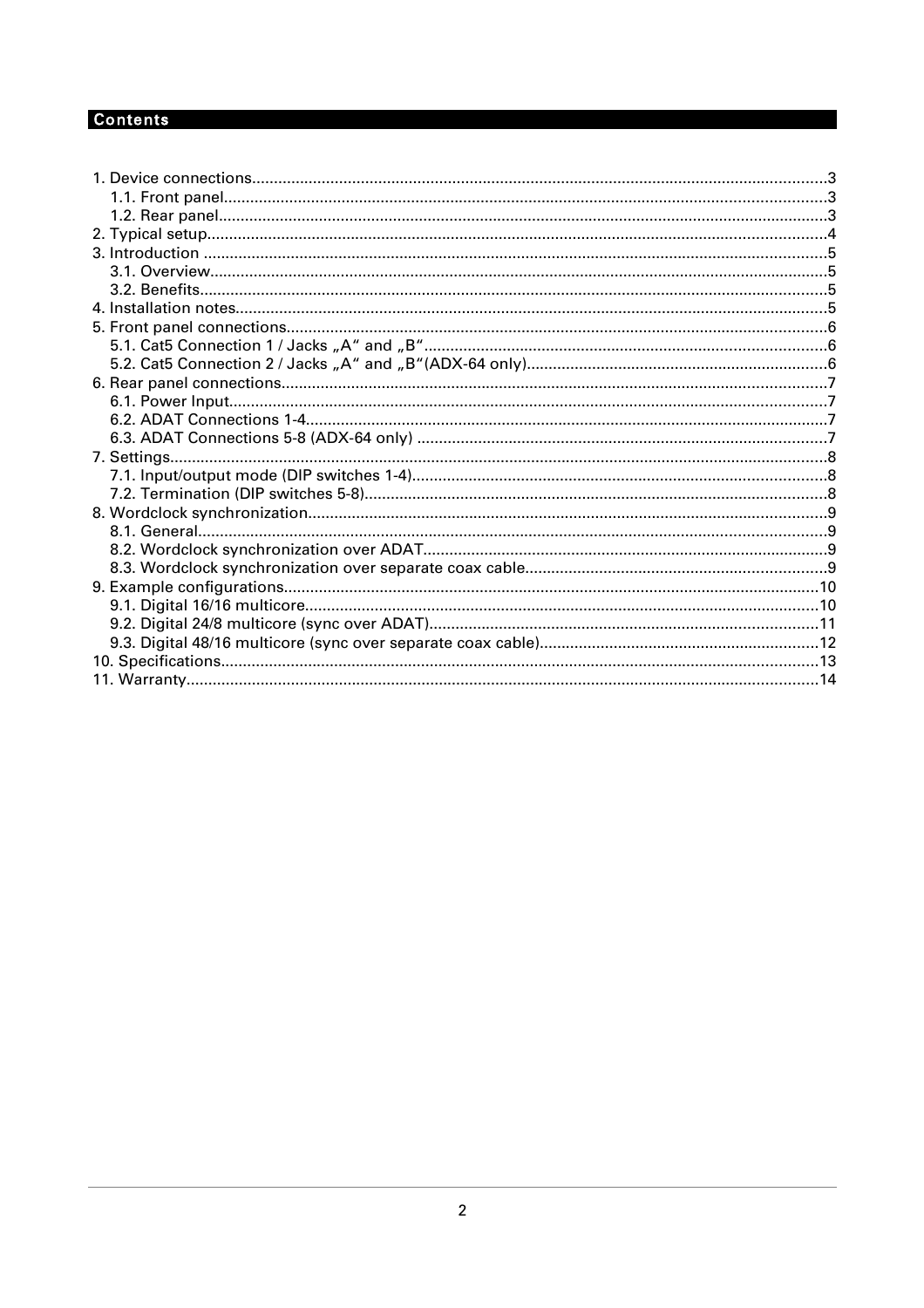#### 1. Device connections

#### 1.1. Front panel



Connectors "Cat5 Connection 2" are only available with the 64-channel version (ADX-64).

#### 1.2. Rear panel



Connectors "ADAT Connections 5-8" are only available with the 64-channel version (ADX-64).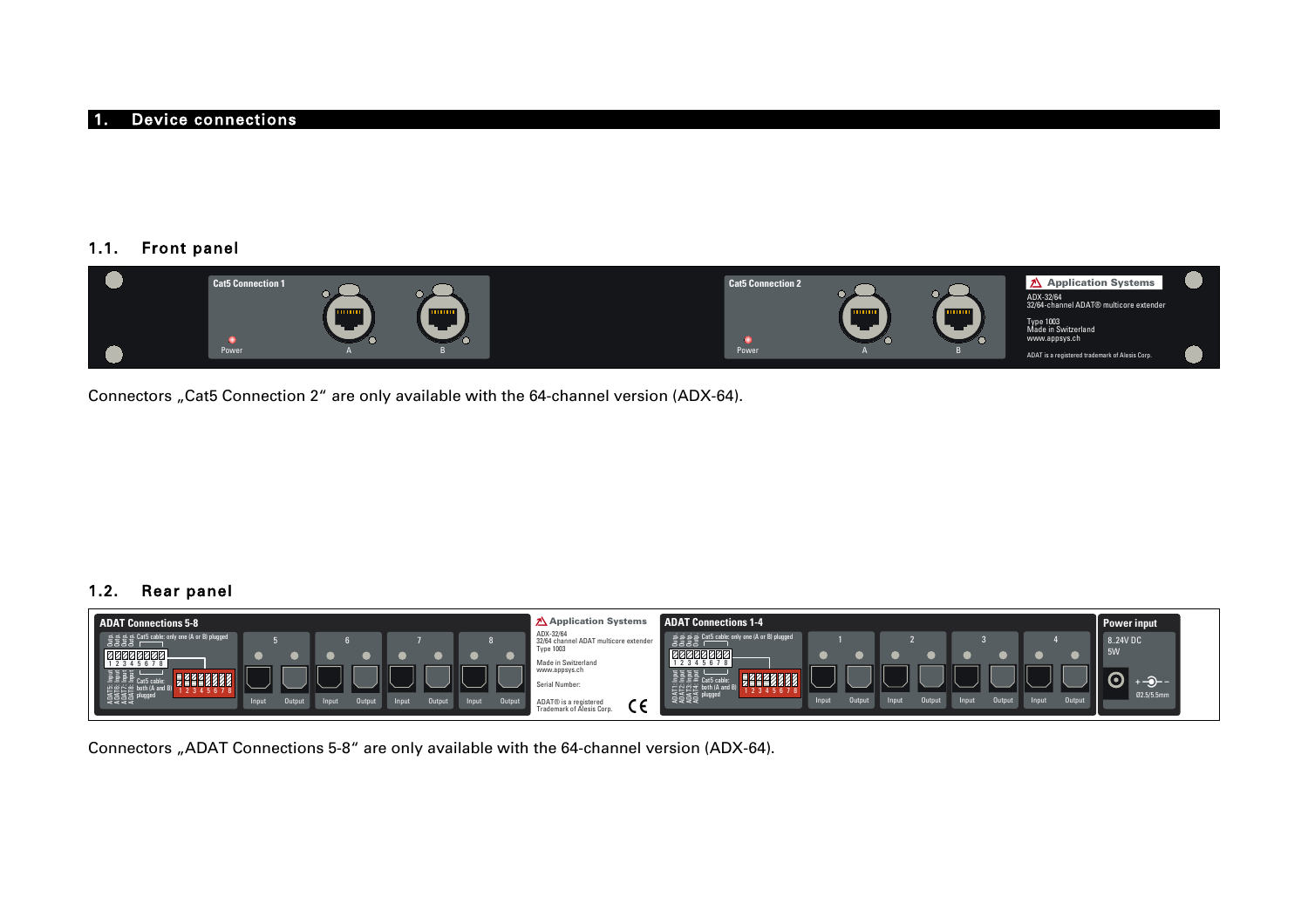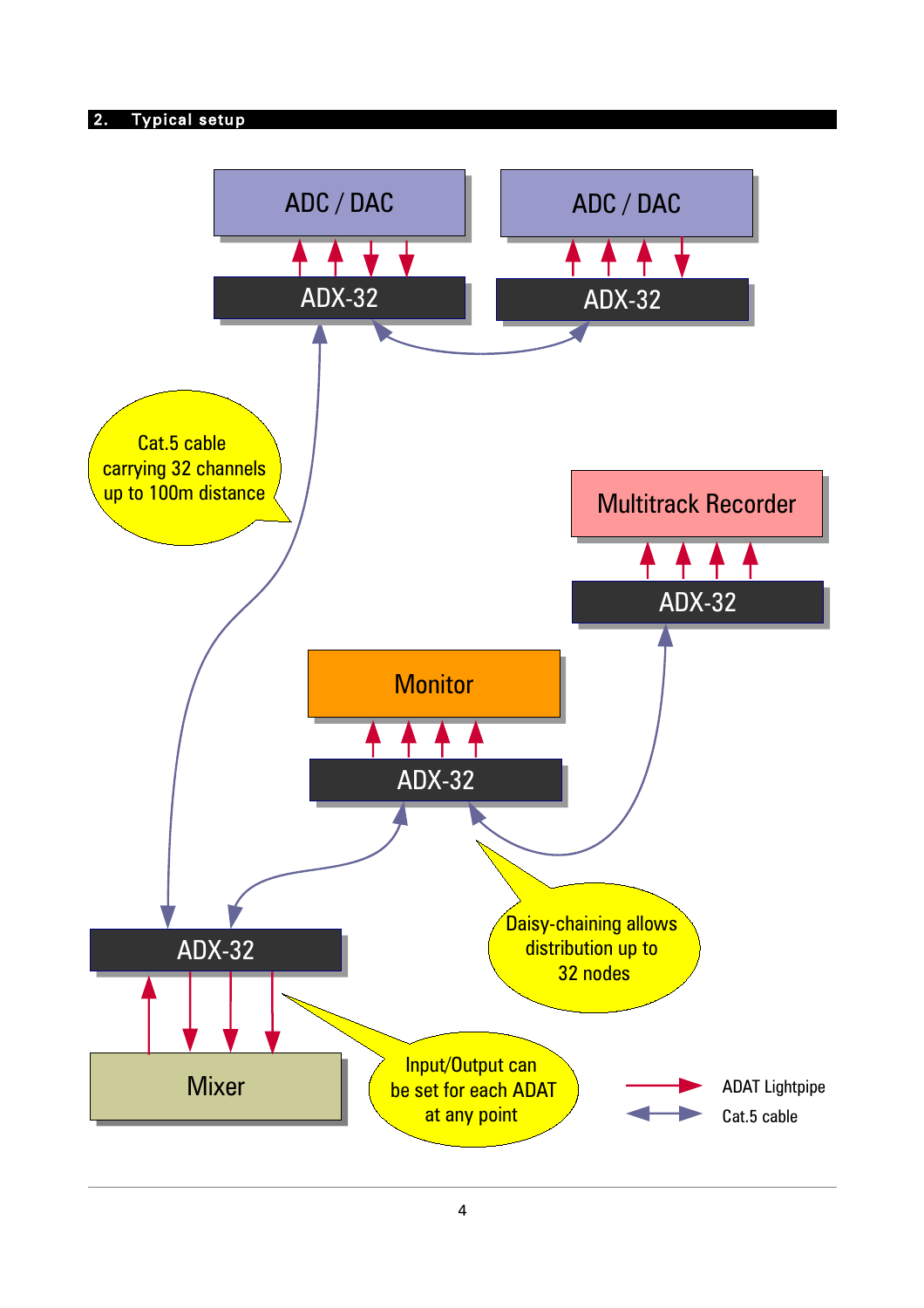#### 3. Introduction

#### 3.1. Overview

With the ADX-32 you can transmit 4 ADAT Lightpipe connections (32 audio channels) over a single Cat.5 network cable, up to 100 meters in distance.

The 64 channel version ADX-64 can transmit 8 ADAT Lightpipe connections (64 audio channels) over two Cat.5 network cables – it consists basically of two ADX-32 in one case.

The system is designed to provide maximum flexibility: Transmit direction is selectable for each of the four ADAT connections separately, giving you the option to transmit 32/0, 24/8, 16/16, 8/24, or 0/32 Tx/Rx channels. With ADX-64, you can select the direction for each of the eight ADATconnections, e.g. to build a 48/16 multicore system.

Multiple extenders can be daisy-chained together to transmit audio signals to multiple locations. Thus, complex configurations (e.g. audio distribution to multiple rooms or additional monitoring stations) are easy and cost-effective to set up.

Each ADAT connection follows the "transmit once, receive multiple scheme".

All ADAT connections operate completely independent of each other. This means it is possible to transmit different data formats, sample rates, resolutions and even ADAT and SPDIF signals together over one Cat.5 cable.

#### 3.2. Benefits

- Much lower costs compared with MADI or analog transmissions (cabling!)
- **Lossless real-time transmission, virtually no latency or delays (in the nanosecond range)**
- Scalable: available in 32 or 64 channel versions,
- the 32 channel version can be upgraded to 64 channels with an additional module
- Heavily reduced cabling, one thin Cat.5 replaces 32 analog cables
- **Local loopback function: each ADAT input is forwarded to the output on the same device. This** gives you the ability to connect additional monitors, or use it as wordclock source.
- Compatible with all data formats using TOSLINK connector technology: ADAT Lightpipe, SPDIF, AC-3, DTS etc.
- Quality product "Made in Switzerland"

#### 4. Installation notes

CAUTION: Use the Cat.5 cable ONLY between ADAT Multicore Extenders!

NEVER connect ADAT-Multicore Extender with ethernet networking equipment (PC, Switch, DSL modem whatsoever)!

ADAT Multicore Extenders and/or the networking equiment may be DAMAGED!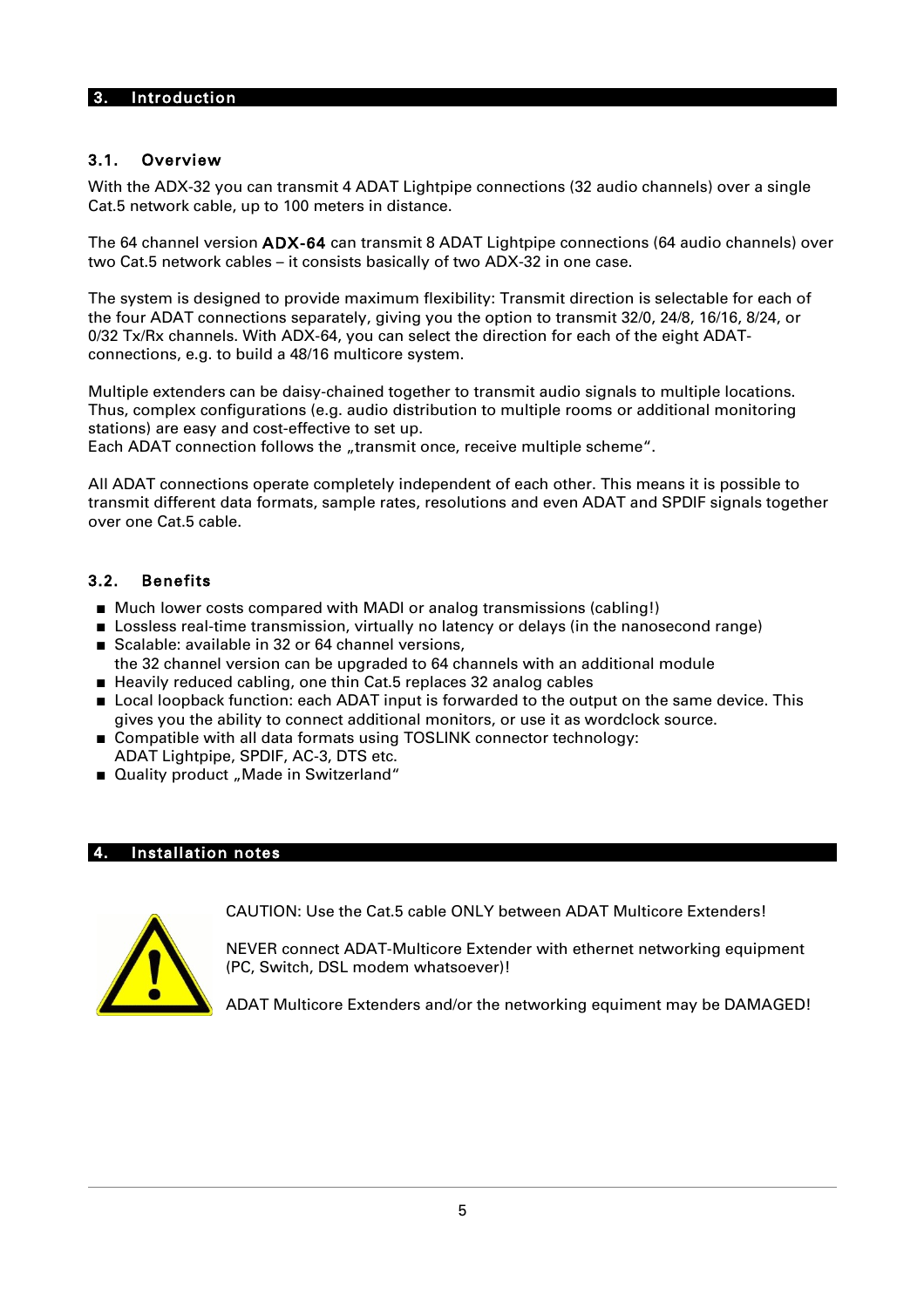#### 5. Front panel connections

#### 5.1. Cat5 Connection 1 / Jacks "A" and "B"



Transmits ADAT connections 1-4 over Cat5 cabling. Jacks "A" and "B" are electrically equal (paralleled). Depending on the number of jacks used, the termination setting has to be altered (see [7.2. Termination \(DIP switches 5-8\)\)](#page-7-0).

# 5.2. Cat5 Connection 2 / Jacks "A" and "B"(ADX-64 only)



Transmits ADAT connections 5-8 over a second Cat5 cable. The mode of operation is identical to connections 1-4.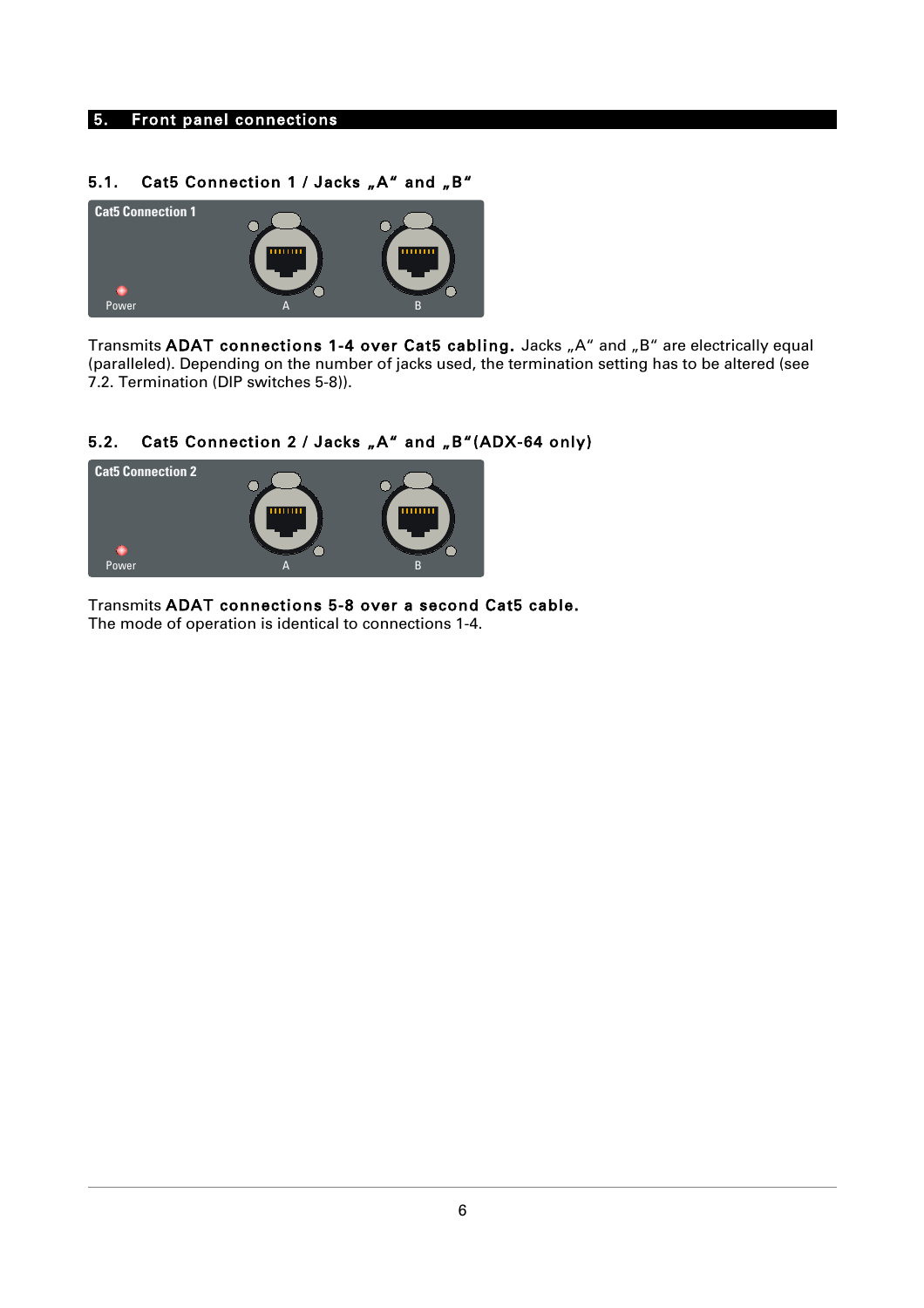## 6. Rear panel connections

#### 6.1. Power Input



Power supply of the device.

Use only a DC adaptor with the indicated voltage, power, polarity and matching connector.

On wrong polarity, an internal resetteable fuse is tripped. Disconnect the power supply and wait 10 minutes before connecting again.

The second module in the 64 channel version is internally supplied with power, therefore it is no need for an additional DC adaptor.

#### 6.2. ADAT Connections 1-4



ADAT Lightpipe inputs and outputs 1-4. The transmission direction (transmit or receive) is set by DIP switches, see [7.1. Input/output mode \(DIP switches 1-4\).](#page-7-1)

#### 6.3. ADAT Connections 5-8 (ADX-64 only)



ADAT Lightpipe inputs and outputs 1-4. The mode of operation is identical to connections 1-4.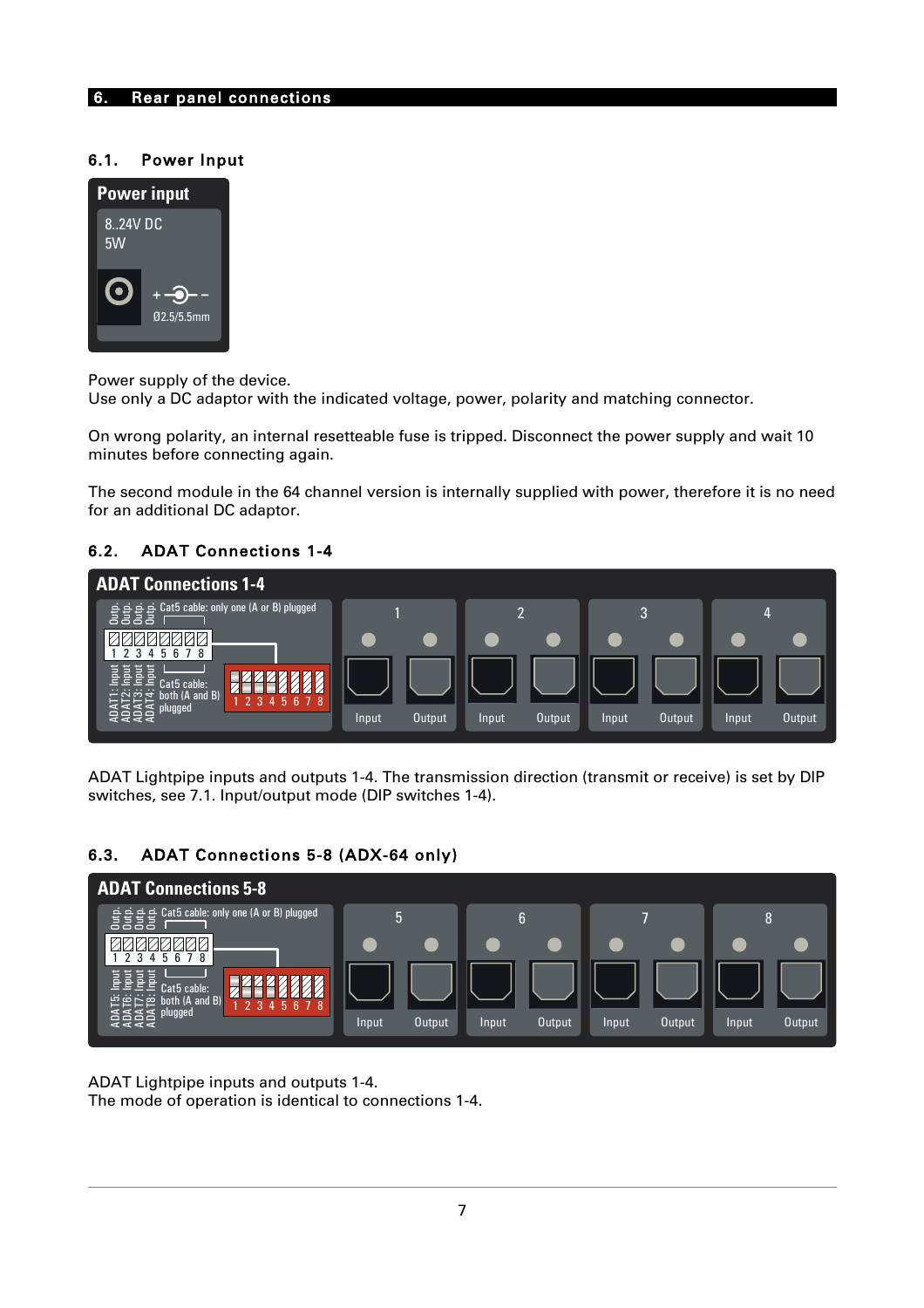

ADAT connections 5-8 can be used as additional outputs for the connections 1-4, in order to use them as simple ADAT splitter.

#### **Settings**

Prior to use, the configuration must be set by means of the DIP switches on the rear panel.



ADX-64: There are two DIP switch banks on the rear panel. Each bank sets the function for the corresponding 32 channel submodule.

# <span id="page-7-1"></span>7.1. Input/output mode (DIP switches 1-4)

The transmission direction for the ADAT connections 1-4 are set with DIP switches 1-4:

**Input:** ADAT connection is configured as input. The received ADAT data is sent to the Cat5 cable.



The input signal is looped back to the corresponding output jack on the same device ("local loopback"). This gives you the possibility to connect additional monitoring, or to use the signal as wordclock source (see [9.2. Digital 24/8](#page-10-0) [multicore \(sync over ADAT\)\)](#page-10-0).

■ Output: ADAT connection is configured as output. ADAT data will be received from the Cat5 cable and is forwarded to the optical output.

NOTE: For each ADAT connection, exactly one device on a bus must be set to "Input". All others have to be set to "output" (only one signal source, but many signal sinks are allowed). You can choose which of the devices acts as the sender ("Input") for each ADAT conection independently.

#### <span id="page-7-0"></span>7.2. Termination (DIP switches 5-8)

To avoid signal reflections which degrade signal quality, each end of the Cat5 cable has to be terminated with matching resistors. These are integrated into the ADAT Multicore Extenders and can be switched on by means of DIP switches 5-8.

- On ADAT Multicore Extenders which are placed at the and of a Cat5 bus (that is, all devices having only one Cat5 connector "A" or "B" plugged in), termination must be switched on.
- On ADAT Multicore Extenders in the middle of a bus (that is, all devices where both connectors "A" and "B" are used at the same time), termination must be *switched off.*

NOTE: Switches 5,6,7,8 must all either be. ON" or all . OFF" stehen. Other combinations are not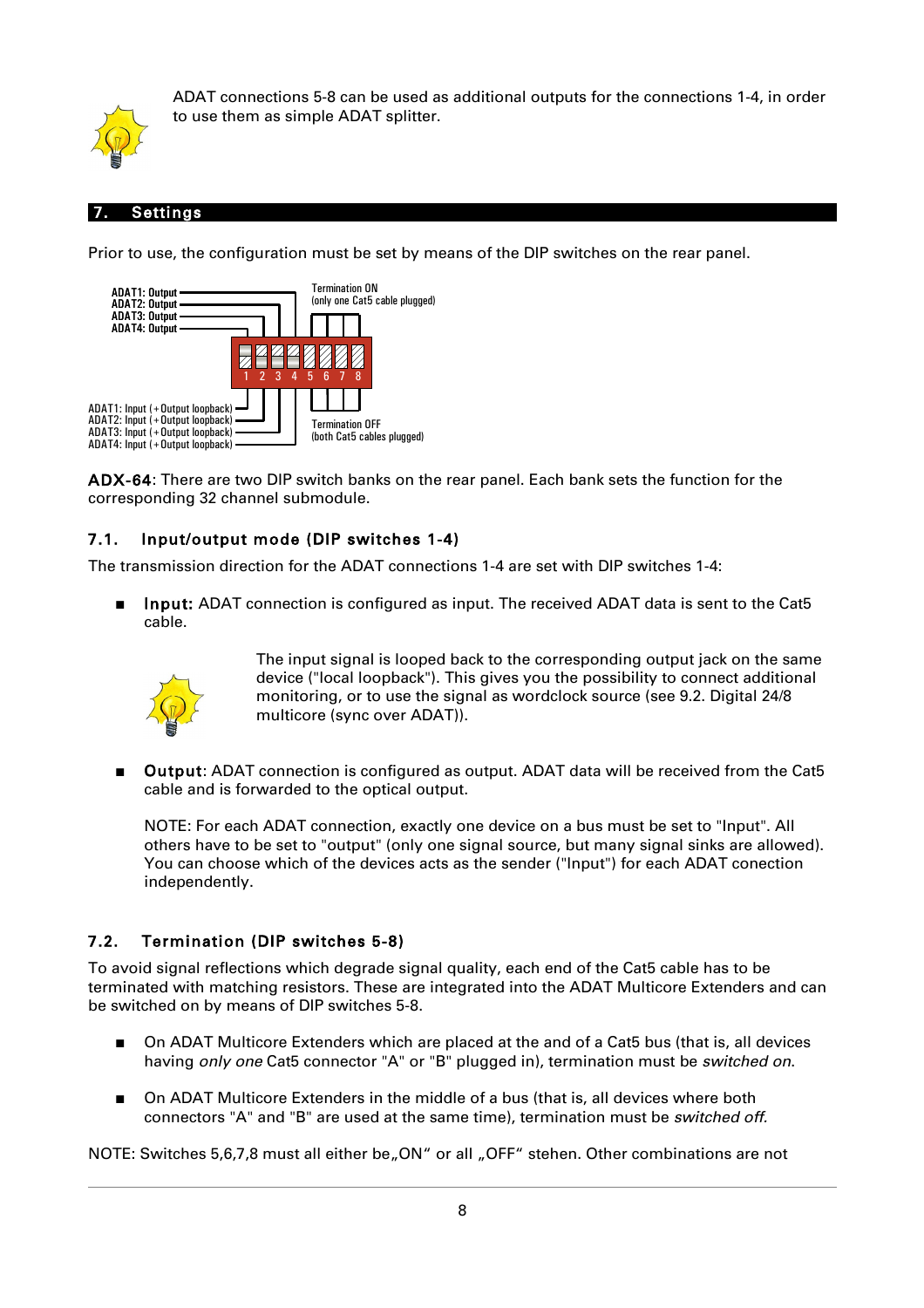allowed and cause malfunction.

#### 8. Wordclock synchronization

#### 8.1. General

In digital audio systems it is required that all devices (mixers, converters, effects etc.) work with a common clock (the so-called "wordclock"). This ensures that signal is processed on all channels in all devices at the same time. Without a common clock, local clocks drift apart with time, which may cause disturbances like clicks, pops and dropouts.



ADAT Multicore Extender does not require a wordclock signal, but transmits the wordclock signal which is contained in the ADAT data stream.

# 8.2. Wordclock synchronization over ADAT

The wordclock signal is generated by a master device (mostly the mixer) and is output along with the audio data over the ADAT interface. Devices receiving the signal reconstruct the wordclock from the data stream.

When using ADAT synchronzation, there is no need for additional sync cables.



Use the "Local Loopback" function (see [7.1. Input/output mode \(DIP switches 1-4\)\)](#page-7-1) to have additional ADAT sources for synchronization purposes. Look at the example in [9.2. Digital](#page-10-0) [24/8 multicore \(sync over ADAT\).](#page-10-0)

#### 8.3. Wordclock synchronization over separate coax cable

This configuration is often used in larger installations where simple ADAT sync is not sufficient.

The sync signal generated by the master (mostly the mixer) is distributed over a separate cable to all devices involved. Commonly used is 75 ohms coaxial cable with BNC plugs, with 75 ohms termination resistors at each end.

If you want to use this kind of sync distribution, you have to lay an extra coaxial cable beside the Cat5 cables (see [9.3. Digital 48/16 multicore \(sync over separate coax cable\)\)](#page-11-0).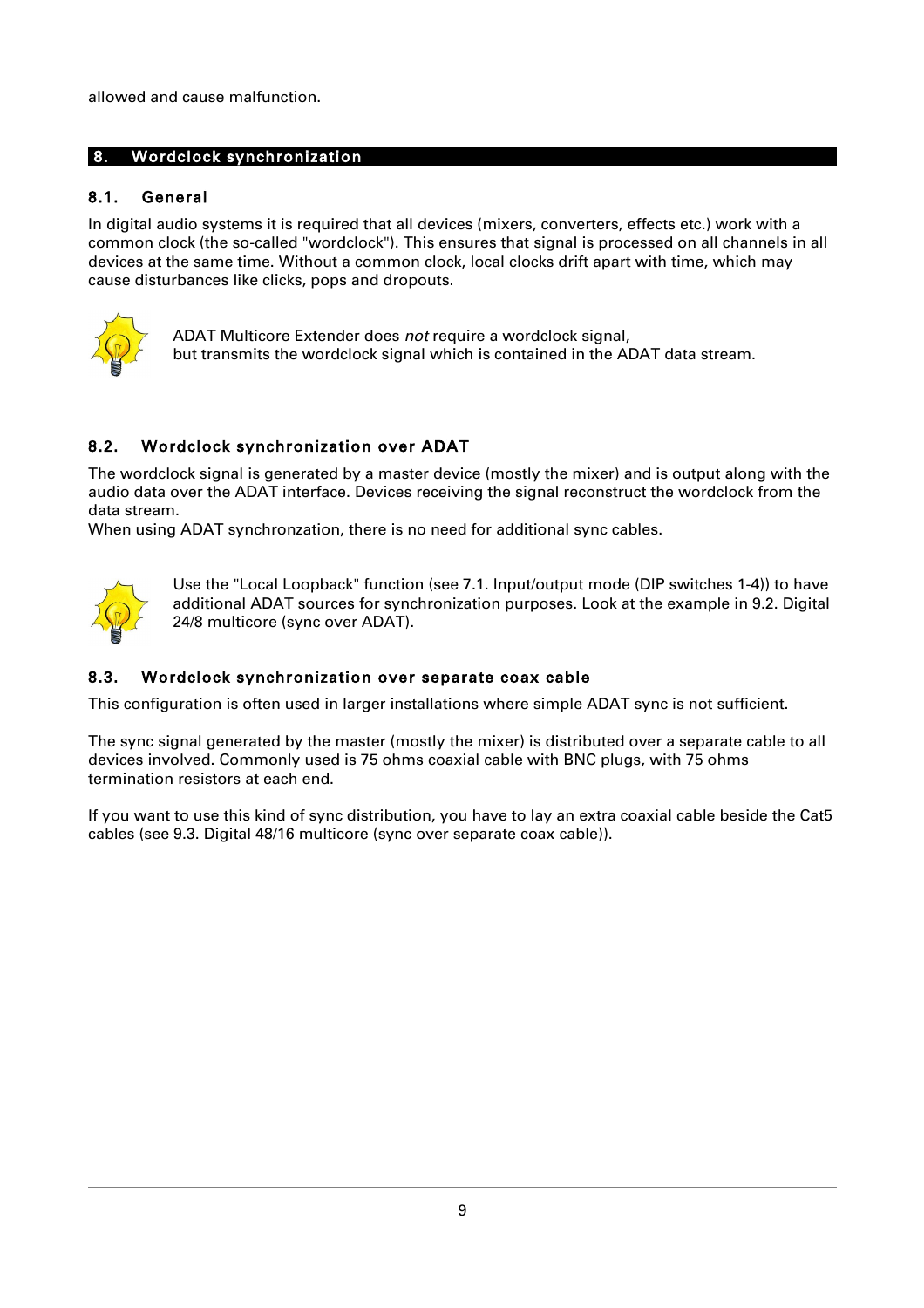# 9. Example configurations

# 9.1. Digital 16/16 multicore



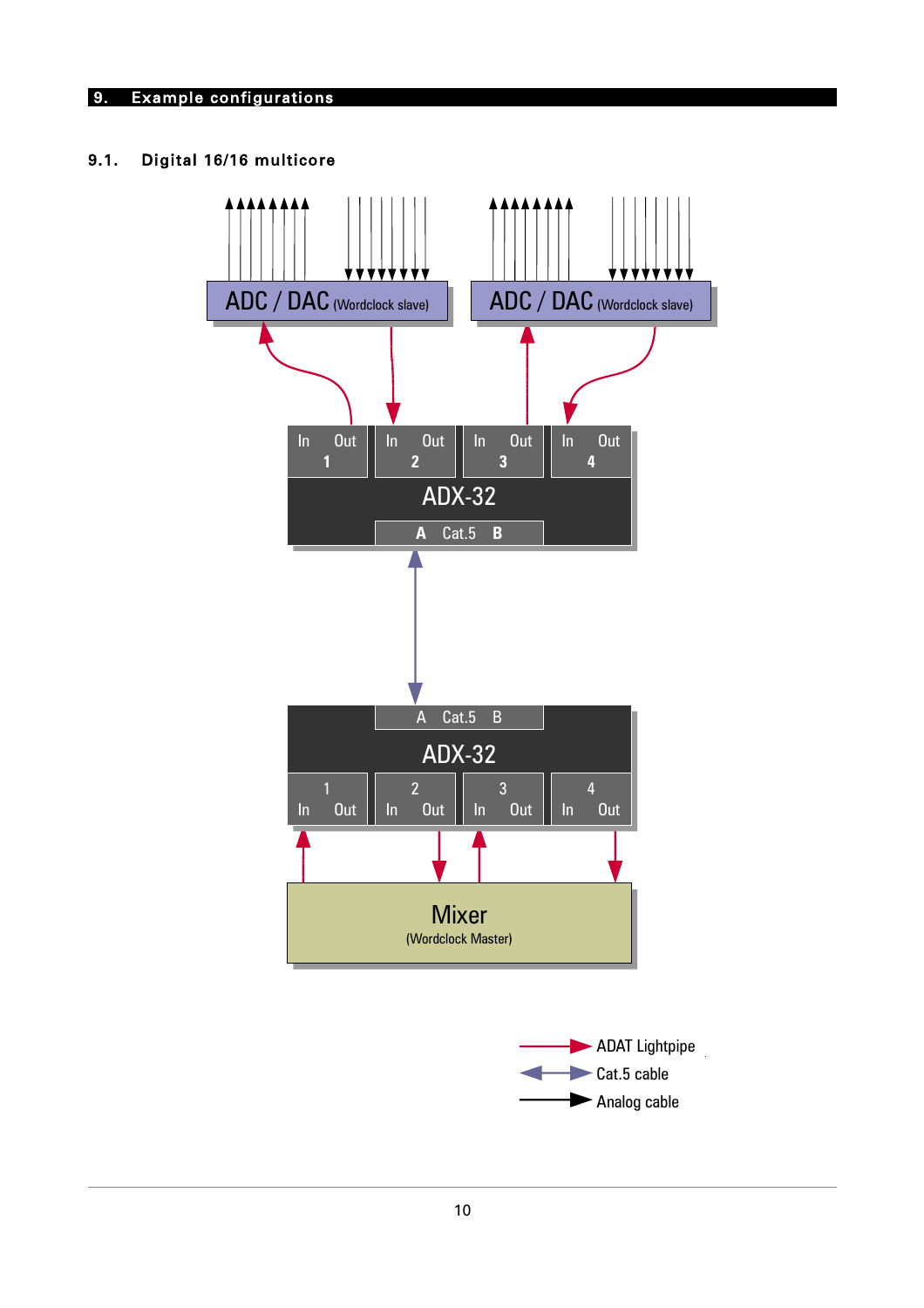# <span id="page-10-0"></span>9.2. Digital 24/8 multicore (sync over ADAT)



11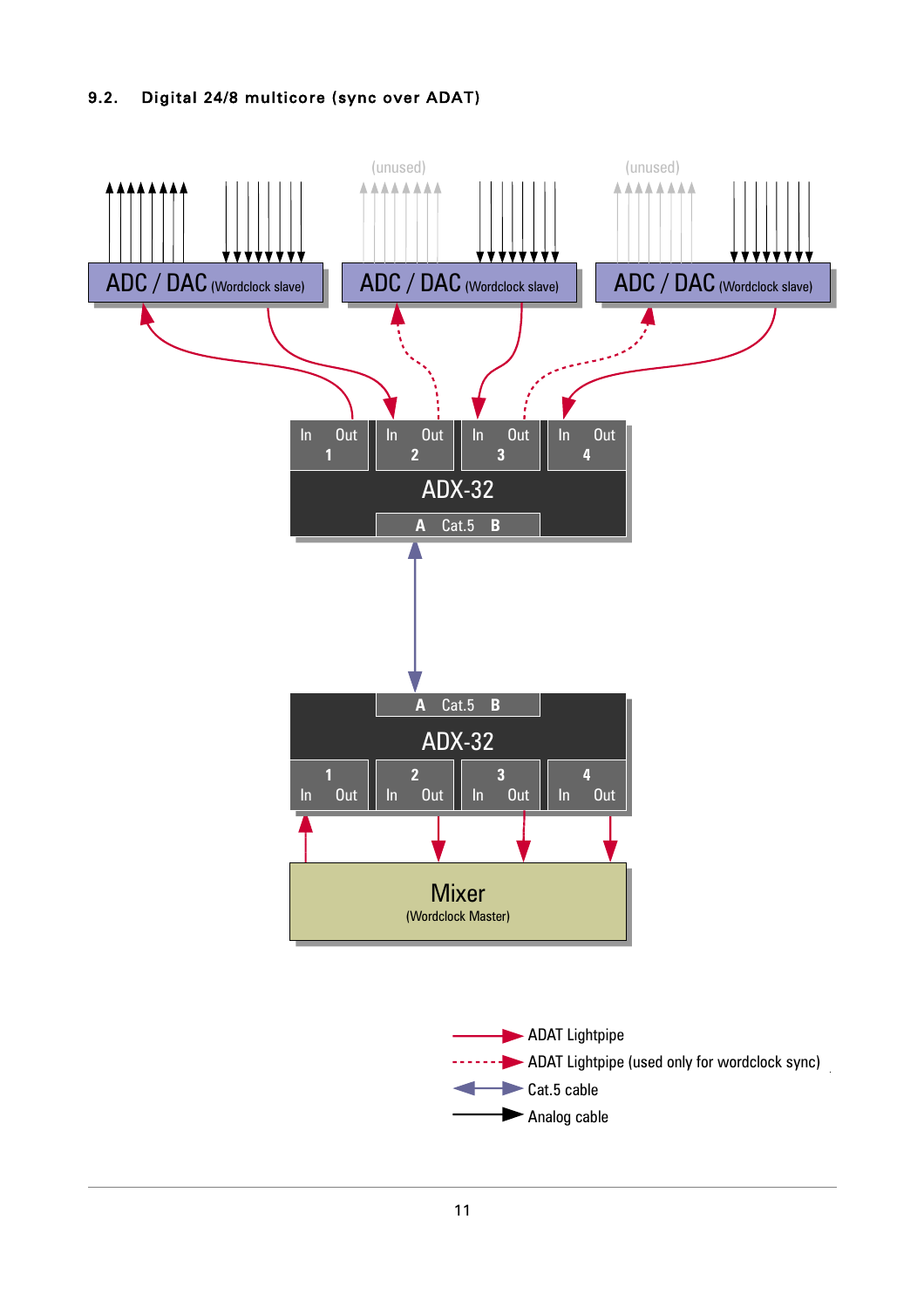# <span id="page-11-0"></span>9.3. Digital 48/16 multicore (sync over separate coax cable)



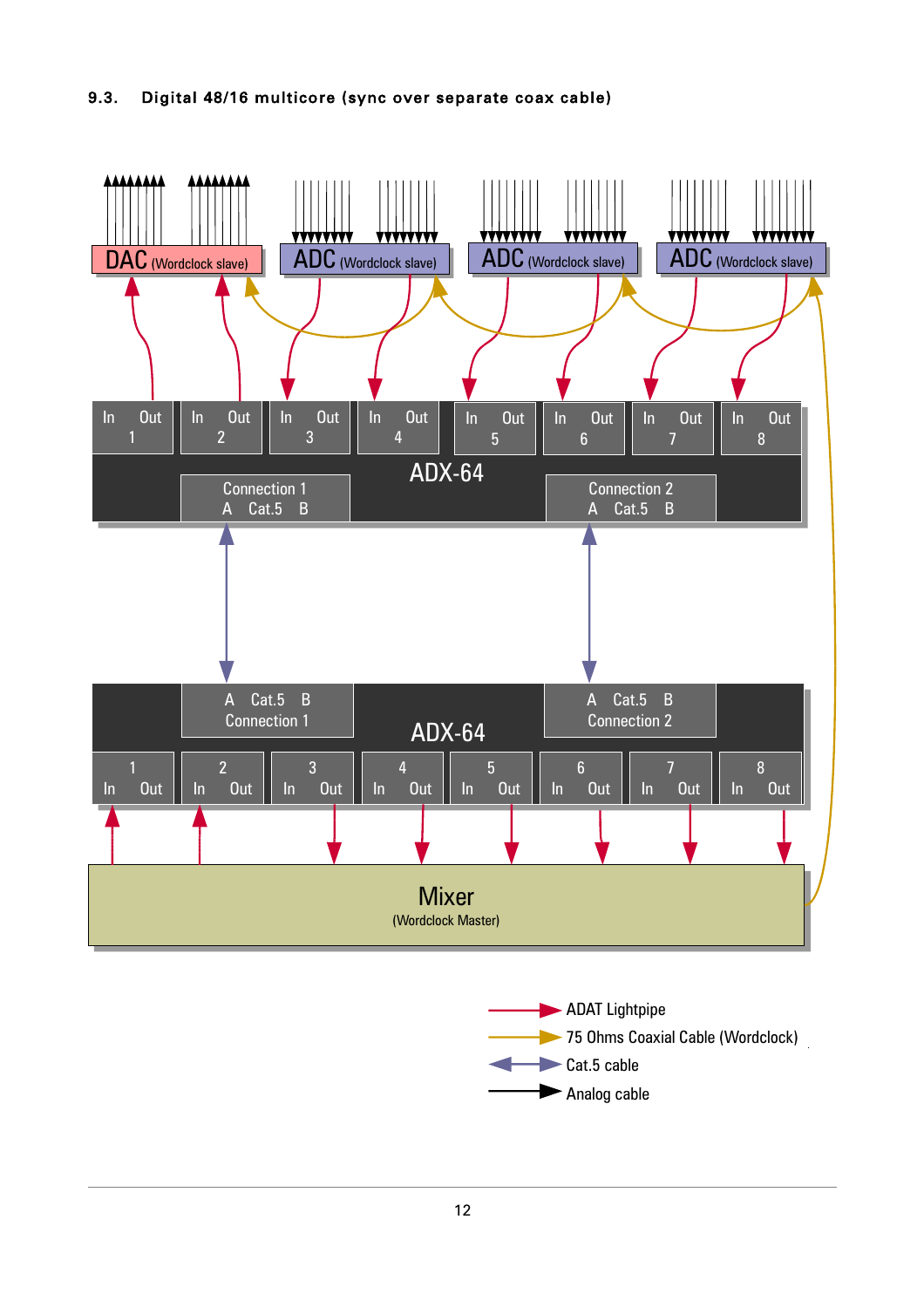# 10. Specifications

| Device Type                                          | ADX-32/ADX-64                                                                                                                                                                                                                                                                                                                                   |                      |  |
|------------------------------------------------------|-------------------------------------------------------------------------------------------------------------------------------------------------------------------------------------------------------------------------------------------------------------------------------------------------------------------------------------------------|----------------------|--|
|                                                      | No. 1003                                                                                                                                                                                                                                                                                                                                        |                      |  |
| ADAT Input/Output connector type                     | Optical connector type F05 (TOSLINK ®)                                                                                                                                                                                                                                                                                                          |                      |  |
| Cat5 cable connector type                            | Neutrik EtherCon® ruggedized connector,<br>compatible with standard RJ45 plugs                                                                                                                                                                                                                                                                  |                      |  |
| Transmission media                                   | Twisted pair network cable.(100 ohms) meeting or<br>exceeding Cat5 specifications.                                                                                                                                                                                                                                                              |                      |  |
|                                                      | DMX cabling (110 ohms) may also be used, however,<br>the maximum transmission distance may be reduced.<br>A customer specific version optimized for DMX<br>cabling, providing full transmission distance, is<br>available on request.                                                                                                           |                      |  |
| Maximum transmission distance (Cat5 bus end-to-end)  | 100m                                                                                                                                                                                                                                                                                                                                            |                      |  |
| Maximum number of devices on a Cat5 bus              | 32                                                                                                                                                                                                                                                                                                                                              |                      |  |
| Supported data formats                               | ADAT Lightpipe®, S/PDIF®, AC3/Dolby Digital 5.1 ®,<br>DTS® and other data formats using TOSLINK® optical<br>connectors, up to 15.5 Mbit/s signalling rate.<br>All four connections work completely independent of<br>each other. It is therefore possible to transmit different<br>data formats, sample rates, resolutions at the same<br>time. |                      |  |
| Converter latency (ADAT->Cat5, Cat5->ADAT)           | Each <50ns                                                                                                                                                                                                                                                                                                                                      |                      |  |
| <b>Pinout Cat5 cable</b><br>Jacks A+B are paralleled | Pin<br>Signal                                                                                                                                                                                                                                                                                                                                   |                      |  |
|                                                      | 1                                                                                                                                                                                                                                                                                                                                               | $ADAT1+ (ADAT 5+*)$  |  |
|                                                      | $\overline{2}$                                                                                                                                                                                                                                                                                                                                  | ADAT1- (ADAT 5-*)    |  |
|                                                      | 3                                                                                                                                                                                                                                                                                                                                               | $ADAT2+ (ADAT 6+*)$  |  |
|                                                      | 4                                                                                                                                                                                                                                                                                                                                               | ADAT2- (ADAT 6-*)    |  |
|                                                      | 5                                                                                                                                                                                                                                                                                                                                               | $ADAT3+ (ADAT7+*)$   |  |
|                                                      | 6                                                                                                                                                                                                                                                                                                                                               | ADAT3- (ADAT 7-*)    |  |
|                                                      | 7                                                                                                                                                                                                                                                                                                                                               | $ADAT4+ (ADAT 8+*)$  |  |
|                                                      | 8                                                                                                                                                                                                                                                                                                                                               | $ ADAT4- (ADAT 8-*)$ |  |
|                                                      | * ADX-64: Connections 5-8                                                                                                                                                                                                                                                                                                                       |                      |  |
| Power supply                                         | 824V DC 5W, Polarity: $+$ $\rightarrow$<br>Plug type: ID 2.5mm, OD 5.5mm                                                                                                                                                                                                                                                                        |                      |  |
| <b>Mechanical dimensions</b>                         | 19" rack case 1U<br>Depth: 60mm                                                                                                                                                                                                                                                                                                                 |                      |  |